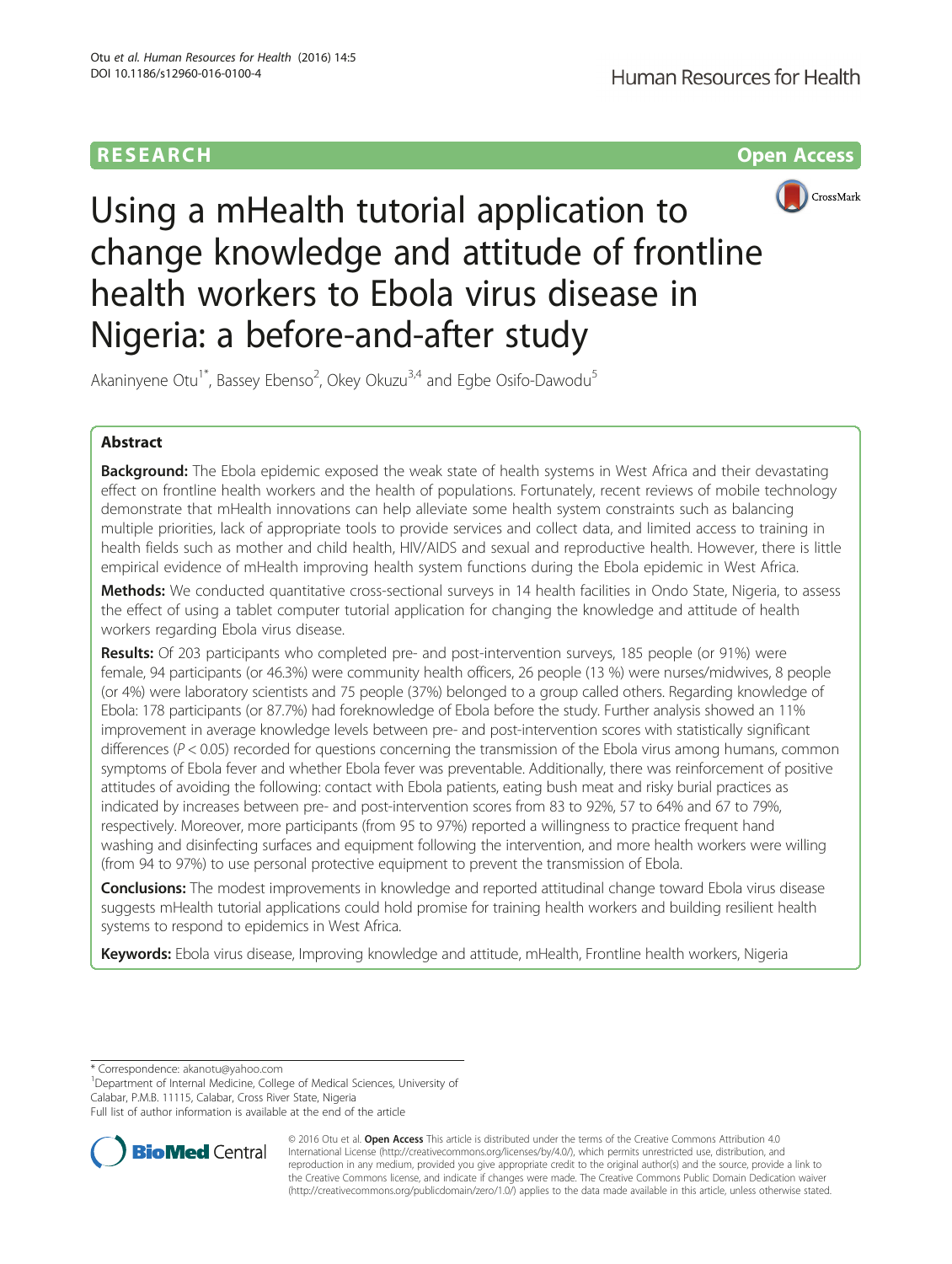## Background

The Ebola virus disease (EVD) outbreak in West Africa commenced in a remote area of southern Guinea in December 2013 while the first cases were reported in March 2014. Unlike previous outbreaks in East and Equatorial Africa [[1\]](#page-7-0) that were brought under control fairly swiftly, the West African outbreak is considered the worst in history due to an almost unimpeded spread from Guinea to Sierra Leone, Senegal, Liberia, Mali and Nigeria [[2](#page-7-0), [3\]](#page-7-0). The growing concern that followed its spread to other countries and the cumulative number of deaths led to the declaration of EVD as a Public Health Emergency of International Concern by the World Health Organization (WHO) in August 2014 [\[2](#page-7-0)]. EVD has a case fatality rate of 60–90%, and there is still no available drug or vaccine [[3\]](#page-7-0) for the disease [\[4](#page-7-0)].

The initial spread of EVD in West Africa was fuelled by socio-cultural factors and a collective failure to ensure availability of adequate health staff, basic healthcare resources and systems in the most affected countries [\[5](#page-7-0), [6](#page-7-0)]. Subsequent patterns of spread revealed that health services in affected countries were overstretched by the epidemic [[7\]](#page-7-0) and that frontline health workers (FHWs) were at increased risk of contracting EVD by coming in contact with body fluids of infected patients. Many health workers who dealt with the outbreak were neither provided with protective clothing nor equipment to reduce their risk of infection when caring for patients and/or the deceased. In the USA and Spain where personal protective equipment was in abundant supply, FHWs were put at risk by inadequate training on how to safely provide medical care to persons with EVD. This situation led to an unprecedented number of infections and deaths among FHWs, thus depleting a vital asset during the control of the outbreak. By 12 April 2015, about 868 (or 3.4%) cases of Ebola reported globally were among health workers, 503 (or 2%) of who died from the disease [\[2](#page-7-0), [6\]](#page-7-0).

Understandably, the moral, physical and psychological consequences of the epidemic dampened the enthusiasm of FHWs [\[8\]](#page-7-0) to provide essential services in affected countries. The hesitancy of FHWs to put themselves in harm's way placed an even greater strain on fragile health systems. To counteract this situation, the presidents of affected countries and the Director-General of the WHO launched a joint \$100 million emergency response to control the epidemic, including through providing adequate protective clothing, training and support for anyone who was in contact with Ebola patients [[7](#page-7-0)]. Integral to the emergency plan were collaborations between national governments and mobile network providers to harness the high penetration of mobile phone subscription in Guinea (63/100 people), Liberia (60/100 people) and Sierra Leone (44/100 people) to provide low-cost, high-impact mobile health (mHealth) solutions [\[9](#page-7-0)] for mapping outbreaks, providing education interventions to support behaviour change [\[10](#page-7-0)] and providing reference and training materials that FHWs can download onto their phones [\[8](#page-7-0), [11](#page-7-0)]. In many ways, the successful utilization of advanced wireless technologies to fight the Ebola outbreak in Nigeria drove the increased focus on mobile phones elsewhere in the region. These partnerships aimed to tap into phenomenal growths in information and communication technology (ICT) in low- and middle-income countries (LMICs), to improve health and healthcare services in countries affected by Ebola.

The use of mHealth technology refers to the incorporation of wireless devices such as mobile phones, tablets, personal diagnostic assistants (PDAs), patient-monitoring devices and other wireless devices into medical and public health practice to improve health or ensure healthcare [[9, 11](#page-7-0)–[13](#page-7-0)]. Recent reviews show the explosive innovation in technology has inspired a proliferation of mHealth pilot initiatives, many of which have demonstrated that mHealth can alleviate specific health system barriers such as balancing multiple priorities, lack of appropriate tools to provide services and collect data, and limited access to training and supervision [\[14, 15](#page-7-0)].

Despite the utility of mHealth for strengthening health systems in a range of health fields including mother and child health (MCH), management of diabetes and HIV treatment [\[11](#page-7-0)], there is little empirical evidence of the effectiveness of mHealth in improving health system functions during the West African Ebola epidemic. This paper therefore aimed to assess the effect of using a tablet computer application to deliver an education intervention to change frontline health workers' EVD-related knowledge and attitude in Nigeria. We sought to answer the following questions: (a) are tablet computer applications effective for streaming EVD-related tutorial to FHWs, in the context of an epidemic, and (b) what is the effect of the education intervention (tutorial) on FHWs' knowledge about and attitude toward EVD? The hypotheses were that (i) EVD-related information can be delivered at a distance from tablet computers to FHWs in the context of an epidemic and (ii) tablet-delivered education intervention could positively change FHWs' biomedical knowledge of EVD.

# Conceptual clarification of terms mHealth interventions

As already mentioned in the preceding paragraphs, mHealth uses wireless devices to support medical and public health practice to improve health or healthcare [[16\]](#page-8-0). mHealth interventions may include, e.g. using mobile short text messages (SMS) to stimulate the uptake of service and patient adherence to medication as well as to educate caregivers and ensure provider compliance with clinical protocols [[17](#page-8-0)].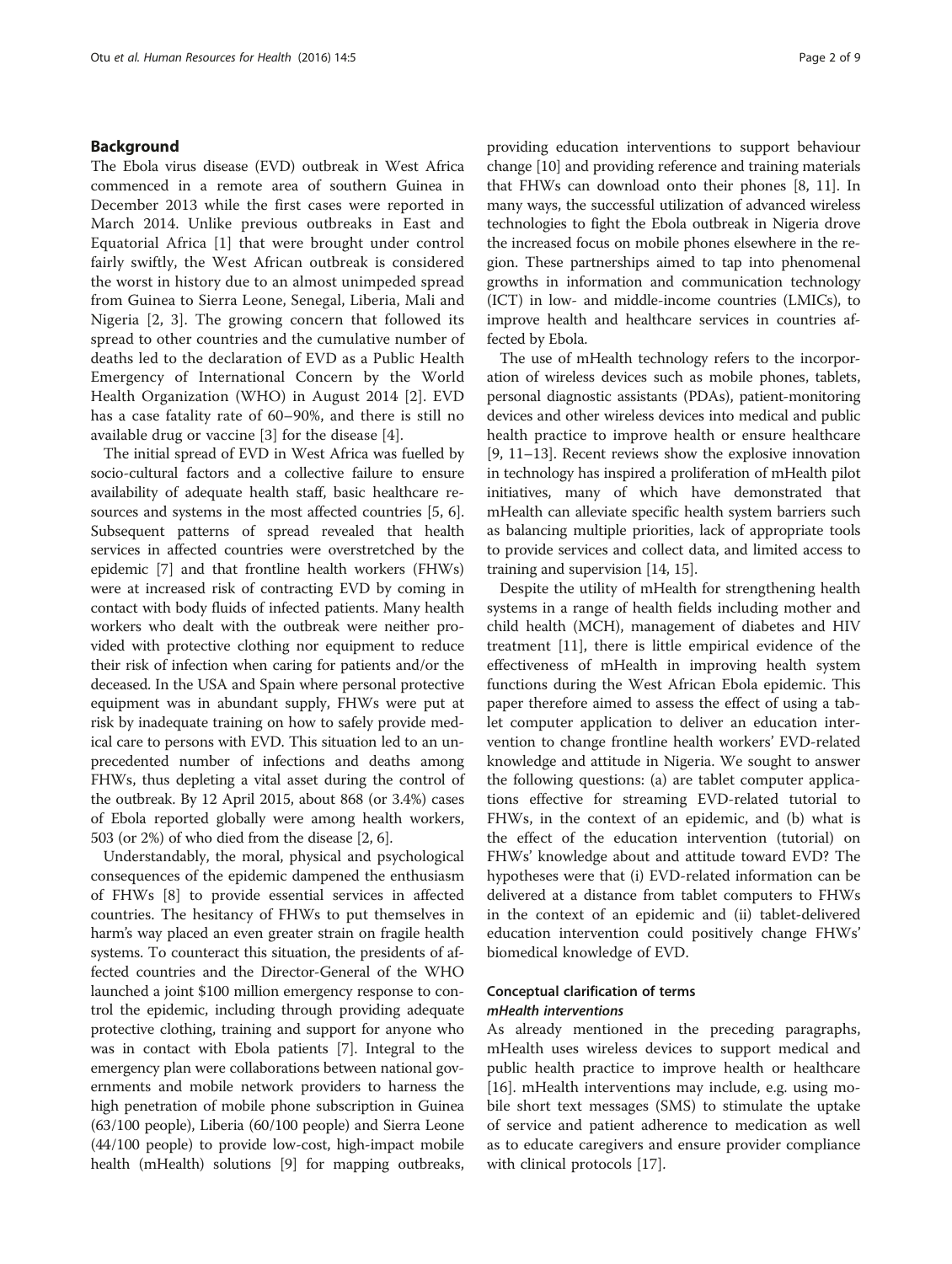### Education interventions

The aim is to provide intervention participants (patients, general public or health providers) with disease-specific information [[18](#page-8-0)] to increase awareness and knowledge of symptoms, causes and consequences of diseases in order to improve disease control and promote healthcareseeking behaviour in populations [\[19, 20\]](#page-8-0). Some scholars, however, claim that education interventions can also change beliefs and attitudes toward disease conditions [[21](#page-8-0)]. Unlike mHealth interventions which primarily use mobile/wireless devices to support improvements in health or healthcare, education interventions, on the other hand, can be delivered through a range of strategies including the following: traditional face-to-face lectures, videos and films, internet-based approaches and mobile phone and tablet technology to enable training of participants [\[22\]](#page-8-0).

This paper reports an education intervention that used tablet computers as a medium to facilitate the training of frontline health workers. The intervention was a component of the 'Front Line health worker Education and disease Management (FLEM) project', developed by Instrat and Anadach and implemented on the Vecna Cares CliniPAK system under a Qualcomm® Wireless Reach™ grant. The FLEM project was implemented in collaboration with the Ondo State Government in Nigeria with the objective of improving emergency preparedness of the health system to contain the Ebola outbreak.

### Methods

### Design

The study consisted of quantitative cross-sectional surveys in selected health facilities, with pre- and post-intervention knowledge, attitude and practice (KAP) measurements of health workers.

### Setting

This research is set in Ondo State, western Nigeria. Ondo State has a population of 3.9 million and is made up of 18 local government areas (LGAs) with Akure as its capital city [[23](#page-8-0)–[25](#page-8-0)]. The state has about 800 primary health facilities, 18 general hospitals and 6 tertiary health facilities [[26\]](#page-8-0). Primary health facilities are managed by LGAs and funded through statutory allocations from the state government. The doctor/patient ratio in the state is 1:14 000 as against 1:5000 recommended by the WHO. A recent study shows that human resources for health (HRH) employed by the state government include the following: 148 medical doctors, 908 nurses, 137 medical laboratory technologists and scientists, 185 Community Health Officers (CHOs) and 1152 community health extension workers (CHEWs) [\[27](#page-8-0), [28\]](#page-8-0). Evidence also shows an inequitable distribution of qualified HRH, especially doctors and nurses, with higher ratios per population in

the urban compared to rural areas [\[25](#page-8-0)]. Regarding health indicators, Ondo State has a maternal mortality rate of 371/100 000 live births and an infant mortality rate of 68/1000 live births, considered by the World Bank in June 2009 as the worst health indices in South West Nigeria [[28\]](#page-8-0). This catalysed the ministry of health (MOH) to provide health services free of cost to pregnant women and children aged <5 years as a strategy for improving access to health. Additionally, the government supplied health facilities with tablet computers loaded with an electronic health record system (a proprietary system—CliniPAK application) to improve data collection and ultimately health outcomes.

#### Participants and facilities

Eligible participants were doctors, nurses, midwives, laboratory technicians, CHOs and CHEWs drawn from 14 health facilities across Ondo State purposively selected because the facilities were already supplied with tablet computers loaded with an electronic health record system. We approached the heads of the 14 facilities, explained the objectives of the study and invited FHWs from the facilities to participate in the study. All 14 facilities are equipped with and use Vecna Cares' CliniPAK health data capture system for the daily documentation of MCH care delivered in the clinics. The application leverages the CommCare Open Data Kit platform to provide an easy-to-use electronic health record system front-end interface that runs on tablet computers.

## Educational intervention

The evaluation of the front line health worker education and disease management (FLEM) application intervention consisted of (i) pilot testing a tablet computer tutorial application for improving diagnostic and management responses to EVD and (ii) conducting before and after surveys to assess changes in the KAP of FHWs regarding EVD. The electronic tutorial application was designed by a multidisciplinary group of ICT and infectious diseases experts and health system researchers to extend and enhance existing CliniPAK electronic health information systems to disseminate critical information to FHWs in real time via tablet computers. The application is unique in that it requires minimal instruction for use after download and installation. Following the development of the FLEM application, an orientation programme was organized for FHWs of the facilities during which potential participants were trained to use tablet computers and the CliniPAK electronic application. As part of the orientation, the objectives of the study were explained to FHWs after which they were invited to participate in the study. Participants were subsequently provided with instructions on completing a pre-tutorial survey, reviewing the electronic Ebola tutorial and completing a post-tutorial survey.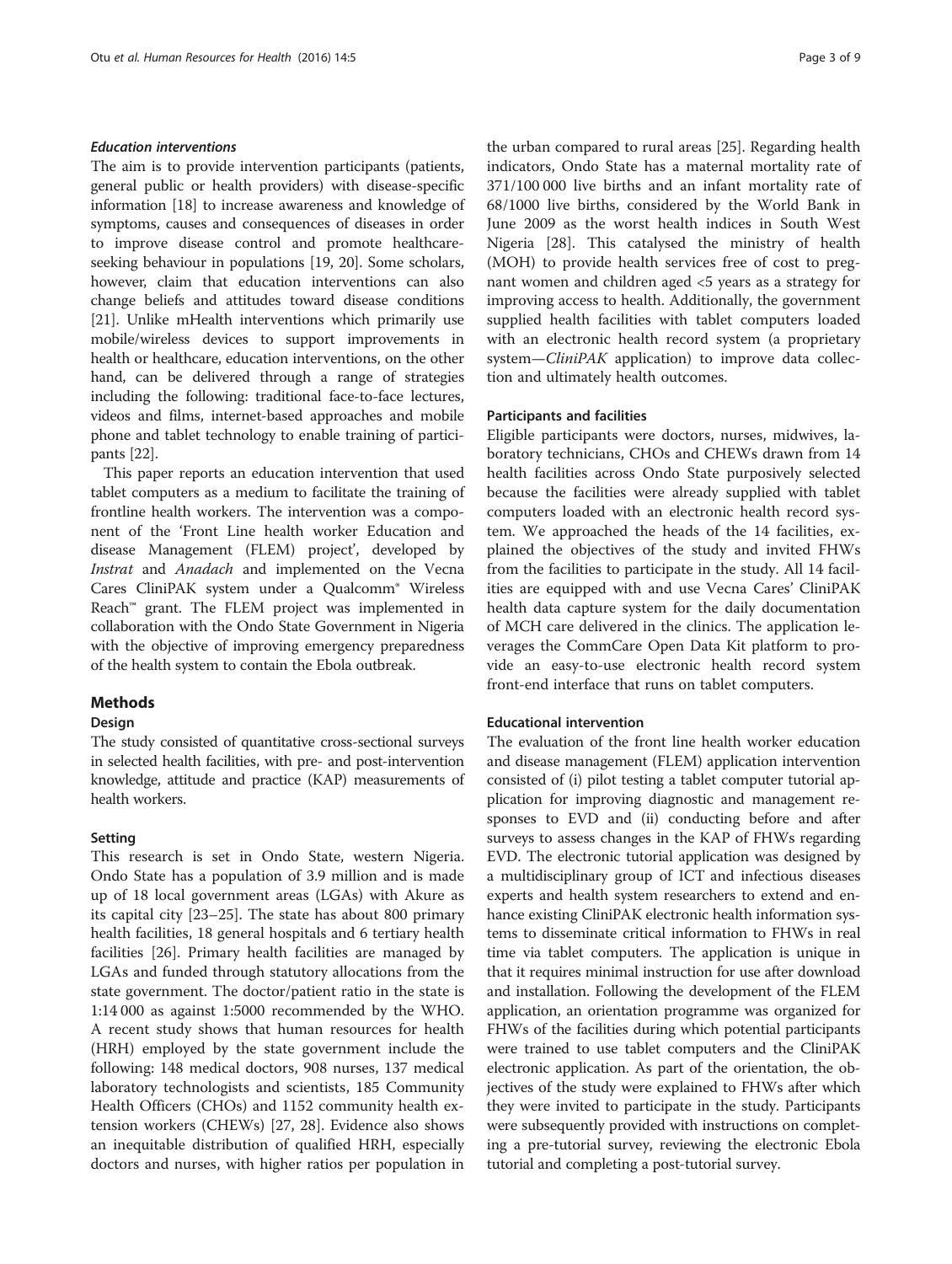Participants were assured of absolute confidentiality and the right to either accept or refuse to participate without consequences. However, due to delays in receiving ethical clearance for the study and the time required for pre-testing the tutorial application, the baseline data collection commenced on 3rd October 2014 during the epidemic while the post-intervention data collection was completed on 25th February 2015 after Nigeria was declared Ebola-free. Ethical clearance for the study (number G.8061/99) was obtained from Ondo State Ethical Review Committee.

The study was implemented via the following steps:

Step 1: All participants completed a consent form electronically.

Step 2: Participants inputted demographic information into the FLEM application.

Step 3: Participants were invited to complete a pretutorial knowledge and attitude assessment (pre-KAA), to establish a baseline of health workers' knowledge of and attitudes toward EVD. The assessments contained objective knowledge questions as well as subjective attitudes and perception questions.

Step 4: Ebola awareness tutorial (EAT) was launched on all tablet computers deployed in 14 healthcare facilities in Ondo State. This educational intervention/course comprised essential information on EVD namely the source, incubation period, clinical features and route of spread. Other areas covered included transmission, diagnosis of EVD, clinical management and prevention of Ebola transmission in healthcare settings. Health workers that completed the pre-KAA were required to view the EAT at their convenience over a 2-week period. The 2-week period was chosen to keep the duration of the education intervention short in the context of the FLEM project objective of improving emergency preparedness of the health system to contain the Ebola outbreak. Participants were allowed multiple views of the EAT.

Step 5: A post-tutorial knowledge and attitude assessment (post-KAA) was launched to establish the effectiveness of the training on the health workers. The questions asked on the post-KAA were exactly the same as those asked during the pre-KAA to facilitate comparison of performance. All participants who completed the post-KAA were expected to have done the pre-KAA and viewed the EAT on at least one occasion. Tablet computers had prepaid annual subscriptions to mobile networks to circumvent the issue of accessing mobile phone networks while health workers were using the tablets. The responses for the pre- and post-KAA were stored electronically for each participant and subsequently analysed.

### Analysis

The pre- and post-KAA data and the logs on all frontline workers who viewed the EAT were downloaded from the CommCare survey data repository database to a Microsoft Excel Package (version 14.0.7145.5000 (32-bit). Two hundred and eighty-two frontline workers completed the pre-KAA survey, while 214 workers completed the post-tutorial survey. We excluded data for 11 workers who did not view the tutorial but completed the post-KAA survey. The study analysis was thus conducted on data for 203 workers who completed the pre- and post-tutorial surveys and viewed the tutorial.

The knowledge part of the study contained nine objective questions. We assigned scores of 1 for each correct answer and 0 for wrong answers that frontline workers provided. We counted the number of respective responses to arrive at the number of FHWs that selected each outcome and computed a percentage of aggregate counts for each outcome relative to the total and compared the pre- and post-tutorial scores to arrive at the difference in health worker knowledge of the Ebola virus disease. A paired sample  $Z$  test was done on the means of the pre- and post-tutorial scores for knowledge questions, and the significance level was set at  $P < 0.05$ .

The behavioural and attitudinal part of the study contained seven questions with five possible choices: Strongly Agree, Agree, Not Sure, Disagree, and Strongly Disagree. To streamline interpretations of health worker responses, we combined 'Strongly Agree and Agree' to derive 'Agree' and 'Strongly Disagree' and 'Disagree' to derive 'Disagree'. We thus had three possible outcomes: Agree, Not Sure or Disagree. We counted the number of respective responses to arrive at the number of FHWs that selected each outcome from each health facility. We then took simple averages of the response counts across all the facilities to arrive at the average score for each of the seven questions. Finally, we computed the percentage of aggregate counts for each outcome relative to the total and compared the pre- and post-tutorial scores to arrive at the difference in health worker behaviours and attitudes toward the Ebola virus disease.

### Results

Only 2 of 14 participating facilities were tertiary-level facilities (see Table [1](#page-4-0) for Akure and Ondo MCH hospitals). The remaining 12 facilities consisted of 6 secondary-level comprehensive health centres and 6 primary-level basic health centres, selected to represent the three senatorial districts of Ondo State (Ondo North, Ondo Central and Ondo South). Two hundred and three FHWs (or 72%) of the recruited 282 participants completed the pre-KAA, EAT and post-KAA surveys. Fifty-five of the 203 health workers (or 27%) were from Akure MCH located in the State capital while just two health workers (or 1%) from Odo-aiye health centre (Table [1\)](#page-4-0). The majority of participants were female (185 people; 91%). There were 94 (46.3%) community health officers/primary healthcare workers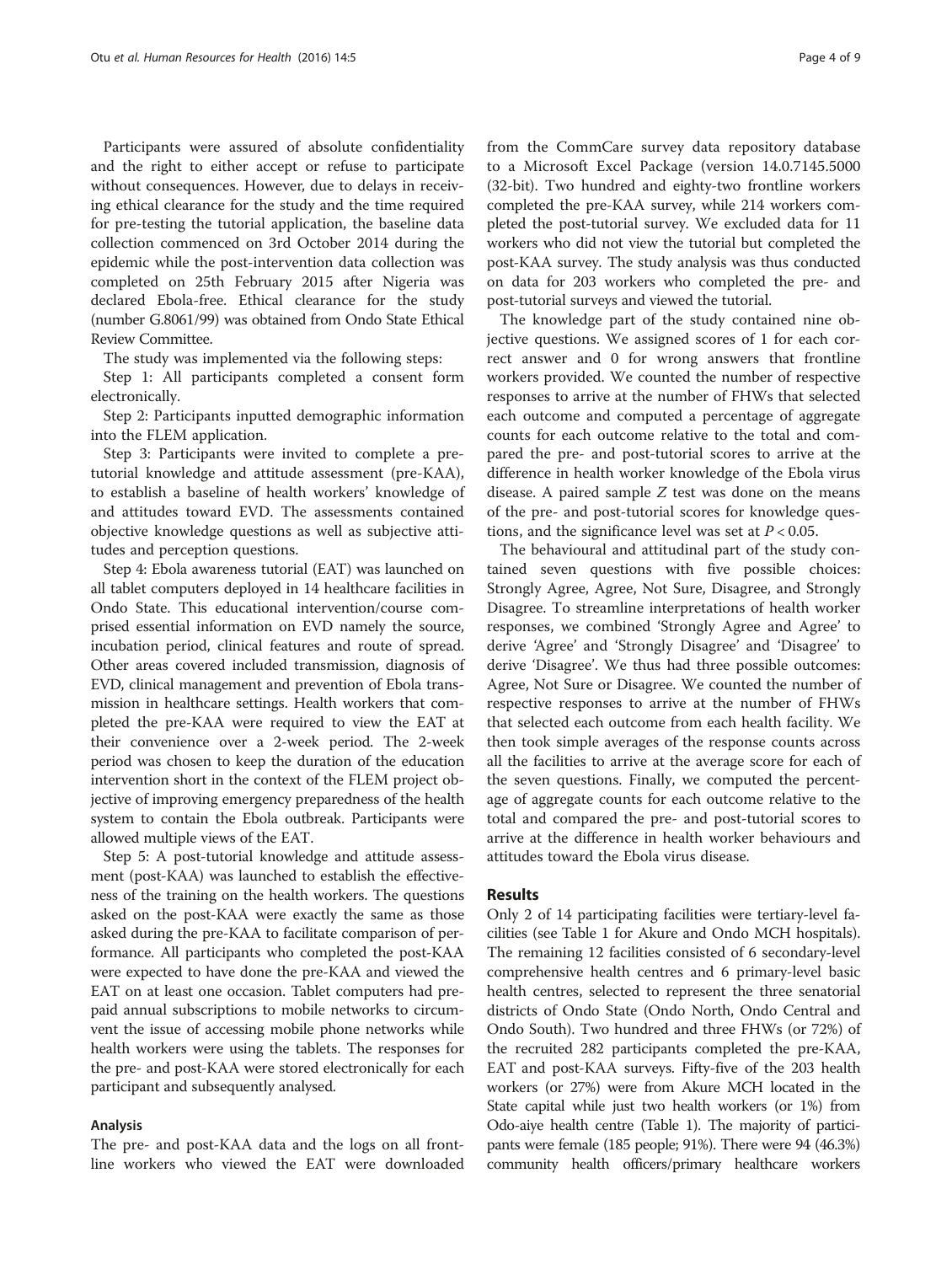<span id="page-4-0"></span>Table 1 Number of participants in the study by Health Facility in Ondo State

| Name of facility | No. of participants drawn from facility | Percent        |
|------------------|-----------------------------------------|----------------|
| Akure MCH        | 55                                      | 27             |
| Ondo MCH         | 27                                      | 13             |
| Oke-Igbo         | 27                                      | 13             |
| Ore              | 28                                      | 14             |
| Arakale          | 18                                      | 9              |
| Odode            | 18                                      | 9              |
| Molete           | 12                                      | 6              |
| Ikare            | 7                                       | 3              |
| Uso              | 5                                       | $\overline{2}$ |
| Oka              | 4                                       | $\overline{2}$ |
| Odo-aiye         | 2                                       | 1              |
| Total            | 203                                     | 100            |

MCH mother and child health

(PHC), 26 (12.8%) nurses/midwives, 8 (3.9%) laboratory scientists and 75 (37%) in the subgroup of 'others' which comprised of auxiliary nurses, pharmacy technicians and health record staff.

One hundred and seventy-eight participants (or 87.7% of FHWs) had heard about EVD prior to the study while 25 (12.3%) had not. Most health workers (116; 57.1%) learnt about Ebola mainly from the radio and television (see Table 2).

#### Knowledge of EVD

Four of the nine knowledge questions had a single possible correct answer that would score 1 point if that answer was correct or 0, if wrong. The other five questions were designed to have more than one answer possible. We prorated the scoring for each correct answer to the five questions such that a FHW who correctly selected one out of two correct answers was awarded a score of 5.55 for that question.

Analysis of the knowledge assessment showed an increased trend after pre-KAA results when compared

Table 2 Source of knowledge of EVD among participants prior to intervention

| Source of knowledge                                                     | Number of participants Percent<br>$(n = 203)$ |      |
|-------------------------------------------------------------------------|-----------------------------------------------|------|
| Friends or family                                                       | 7                                             | 3.5  |
| Internet and social media sites<br>such as Google, Facebook and Twitter | 20                                            | 9.9  |
| Newspapers                                                              | 8                                             | 3.9  |
| Radio and television                                                    | 116                                           | 57.1 |
| Work                                                                    | 50                                            | 24.6 |
| Other                                                                   | $\mathcal{P}$                                 |      |

EVD Ebola virus disease

with post-KAA results. However, the question that assessed knowledge on the natural host of EVD showed a decrease when post-KAA results were compared with pre-KAA results (Table [3](#page-5-0)). Also, respondents tended to regard EVD as a less deadly disease following exposure to the educational materials.

When disaggregated by professional category, the average pre-EAT knowledge scores of EVD were highest among nurses/midwives (70.9) and lowest among the subgroup of 'other' health workers (55.6). However, the general upward trend in average between pre- and post-EAT scores was reflected among all professional categories with the greatest change in average score of 10.1 being recorded among PHC workers (Table [4](#page-5-0)).

### Attitude toward EVD

Interestingly, health workers who feared EVD reduced significantly from 89 to 52%. Positive attitudes, e.g. avoiding handshakes with/touching Ebola patients, avoiding bush meat and avoiding to wash the corpses of diseased patients, were reinforced as indicated by increases between pre- and post-EAT scores from 83 to 92%, 57 to 64% and 67 to 79%, respectively (Table [5](#page-6-0)). Negative attitudes/perceptions such as allowing EVD patients to associate with family members, attributing EVD to spiritual attacks and believing EVD is treatable with antibiotics seemed to have been discouraged judging from the pre- and post-EAT scores.

### Practice

Two questions indirectly assessed health workers' practices with respect to EVD and infection control. This assessment was built on the premise that the Ebola tutorial may positively influence health workers' response in the post-EAT survey. As expected, health workers responded more positively in favour of desirable clinical practices of frequent hand washing and disinfection of surfaces and equipment (Tables [6](#page-6-0) and [7](#page-6-0)). Similarly, health workers responded more positively to using personal protective equipment for preventing the spread of EVD.

## **Discussion**

Following the Ebola epidemic in West Africa, a number of KAP studies were conducted among the general population and/or health workers in Nigeria [\[29, 30](#page-8-0)], Sierra Leone [[31](#page-8-0)], Liberia [\[32\]](#page-8-0) and Cameroon [[33\]](#page-8-0), with a view to using the findings to design strategies for preventing transmission and caring for people affected by Ebola. Similarly, new mHealth learning courses were developed to equip FHWs in affected countries with targeted, high-quality, up-to-date information as a pathway to building resilient health systems that can respond to the epidemic [\[8](#page-7-0), [34\]](#page-8-0). However, the new mobile learning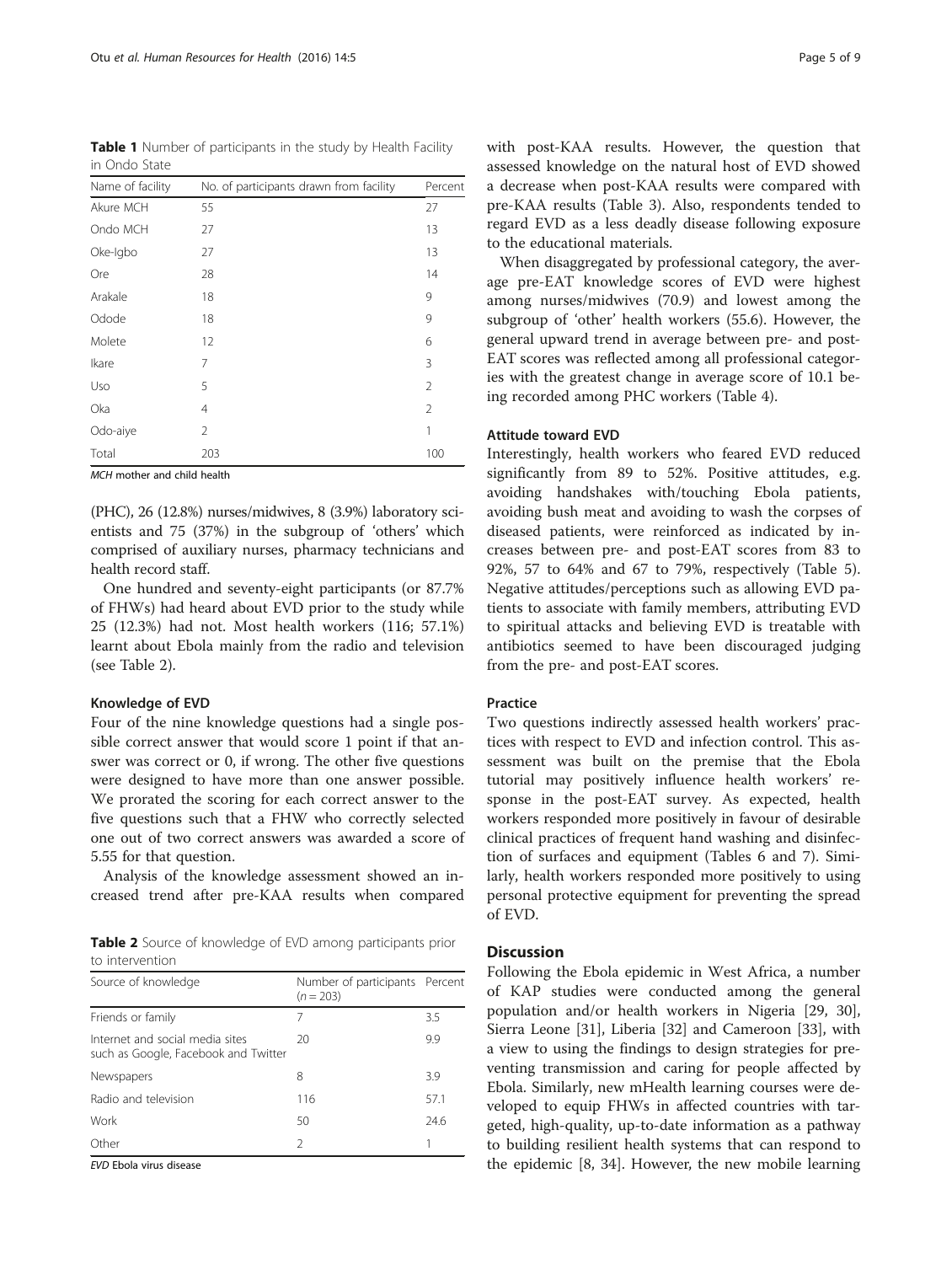|                       | Question no. Description of question                                                                               | Pre-tutorial % FHWs<br>with correct responses | Post-tutorial % FHWs<br>with correct responses | Delta score (% of<br>difference/pre-EAT score) from Z test | $P$ value          |
|-----------------------|--------------------------------------------------------------------------------------------------------------------|-----------------------------------------------|------------------------------------------------|------------------------------------------------------------|--------------------|
| Question: 1           | As far as you know, what is the natural<br>causative agent of Ebola fever?                                         | 100.0                                         | 99                                             | $-1.5$                                                     | 0.08               |
| Question: 2           | As far as you know, what is the natural<br>host of Ebola fever?                                                    | 8.9                                           | 7.4                                            | $-17$                                                      | 0.5                |
| Question: 3           | As far as you know, Ebola fever can be<br>transmitted from human to human by<br>(more than one answer is possible) | 47.3                                          | 63.5                                           | 34                                                         | 0.001 <sup>a</sup> |
| Question: 4           | Common symptoms of Ebola fever include<br>(more than one answer is possible)                                       | 41.4                                          | 64.0                                           | 55                                                         | 0.001 <sup>a</sup> |
| Question: 5           | As far as you know, can Ebola be treated?                                                                          | 38.4                                          | 44.8                                           | 17                                                         | 0.19               |
| Question: 6           | Ebola fever is treated with                                                                                        | 93.6                                          | 97.0                                           | $\overline{4}$                                             | 0.10               |
| Question: 7           | As far as you know, is Ebola fever<br>preventable?                                                                 | 44.8                                          | 60.6                                           | 35                                                         | 0.001 <sup>a</sup> |
| Question: 8           | Ebola fever may be prevented by<br>(more than one answer is possible)                                              | 99.5                                          | 99.5                                           | $\mathbf{0}$                                               |                    |
| Question: 9           | Do you think Ebola fever is a serious disease<br>that can lead to death                                            | 80.8                                          | 78.3                                           | $-3$                                                       | 0.54               |
| Average knowledge (%) |                                                                                                                    | 61.6                                          | 68.2                                           | 11                                                         |                    |

<span id="page-5-0"></span>Table 3 Pre- and post-tutorial scores for correct responses to knowledge questions

<sup>a</sup>Statistically significant

EAT Ebola awareness tutorial, FHW frontline health worker

courses (e.g. mHero associated courses) implemented in Guinea, Liberia and Sierra Leone [\[8\]](#page-7-0) are yet to be empirically evaluated to establish their effectiveness as health system-strengthening tools. To our knowledge, this study conducted in Nigeria is the first pre- and postevaluation of a mHealth-enabled education intervention in West Africa that aimed to change the knowledge and attitude of FHWs to EVD.

Our findings mirror those of other studies in two ways. First, the revelation that most FHWs had heard of EVD before our evaluation is consistent with findings of KAP surveys conducted among the general population which showed that the majority of respondents in Lagos [[29, 35\]](#page-8-0) and all respondents in Sierra Leone [[32\]](#page-8-0) had foreknowledge of EVD before participating in respective surveys. Our finding that most FHWs were aware of EVD prior to the survey is unsurprising considering that the present pre- and post-intervention survey was conducted after Nigeria successfully quarantined all known cases of Ebola. Second, the finding from Ondo State that radio and TV were the dominant sources of EVD information is corroborated by studies in Lagos that identified television as the commonest source of information followed by radio [[29\]](#page-8-0), whereas radio was the dominant source of EVD information in Sierra Leone followed by television [\[32](#page-8-0)]. These findings together underline the importance of electronic media for disseminating information during such outbreaks.

The effectiveness of the FLEM application in changing FHWs' knowledge of EVD may be ascribed to disseminating educational materials in real time combined with the convenience of unfettered access to online learning materials by FHWs over a stipulated time period. This underlines the potential benefits of electronic dissemination of educational information to enhance FHWs' learning. It is noteworthy that improvements in average knowledge of EVD occurred across all cadres rather than in a given category of FHWs. It is, however, unclear whether the reduction in post-EAT scores relating to questions about the natural host of Ebola virus reflects

Table 4 Pre- and post-EAT average scores by professional category

| Professional category | Pre-EAT score average | Post-EAT score average | Difference between<br>pre- and post-EAT score | Delta score (% of<br>difference/pre-EAT score) |
|-----------------------|-----------------------|------------------------|-----------------------------------------------|------------------------------------------------|
| PHC worker            | 62.5                  | 72.6                   | 10.1                                          | 16                                             |
| Nurse/midwife         | 70.9                  | 72.2                   | 1.3                                           |                                                |
| Lab scientist         | 66.7                  | 73.6                   | .9                                            | 10                                             |
| Other                 | 55.6                  | 60.7                   | 5.1                                           | Q                                              |
| Total                 | 61.2                  | 68.2                   |                                               |                                                |

EAT Ebola awareness tutorial, PHC primary healthcare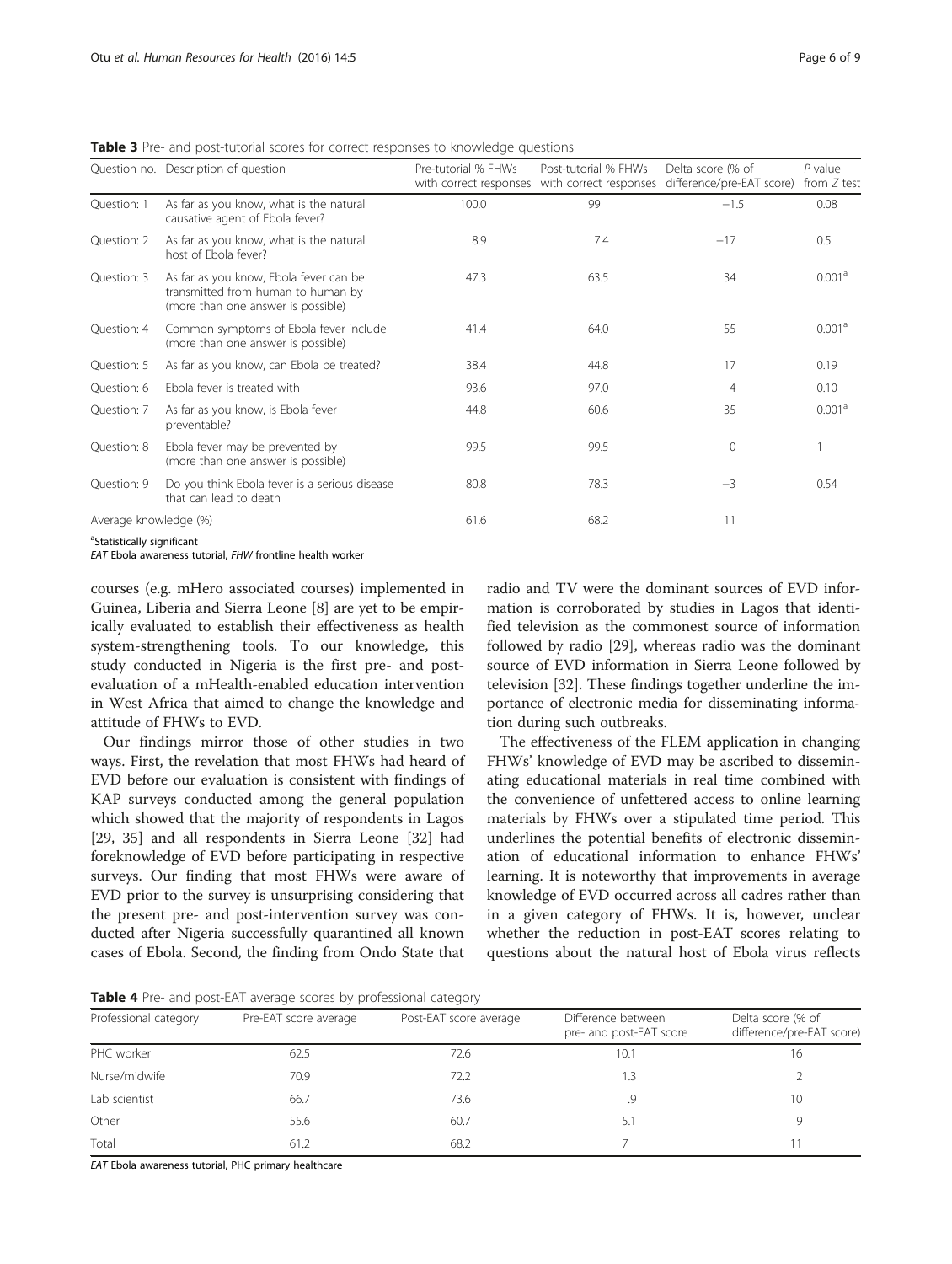| Question                                              | Responses   | Pre-FAT<br>no. (%) | Post-EAT<br>no. (%) |
|-------------------------------------------------------|-------------|--------------------|---------------------|
| How fearful are you of EVD?                           | Not fearful | 13(6)              | 2(1)                |
|                                                       | Undecided   | 10(5)              | 96 (47)             |
|                                                       | Fearful     | 180 (89)           | 105 (52)            |
| Ebola can be prevented by                             | Agree       | 169 (83)           | 187 (92)            |
| avoiding handshakes and<br>touching others during the | Not sure    | 10(5)              | 1(0)                |
| epidemic                                              | Disagree    | 24 (12)            | 15(7)               |
| Ebola patients should be                              | Agree       | 36(18)             | 19(9)               |
| allowed to associate with<br>family members           | Not sure    | 13(6)              | 2(1)                |
|                                                       | Disagree    | 154 (76)           | 182 (90)            |
| EVD is a spiritual attack                             | Agree       | 27(13)             | 4(2)                |
|                                                       | Not sure    | 15(7)              | 16(8)               |
|                                                       | Disagree    | 161 (79)           | 183 (90)            |
| Antibiotics can cure EVD                              | Agree       | 42 (21)            | 18(9)               |
|                                                       | Not sure    | 30(15)             | 26 (13)             |
|                                                       | Disagree    | 131 (65)           | 159 (78)            |
| EVD can be prevented by                               | Agree       | 115(57)            | 129 (64)            |
| avoiding touching or<br>eating bush meat              | Not sure    | 14(7)              | 13(6)               |
|                                                       | Disagree    | 74 (36)            | 61 (30)             |
| Washing the remains of                                | Agree       | 46 (23)            | 32 (16)             |
| deceased EVD patients<br>causes no harm               | Not sure    | 21(10)             | 11(5)               |
|                                                       | Disagree    | 136 (67)           | 160 (79)            |

<span id="page-6-0"></span>Table 5 Attitudes and perceptions of frontline health workers to Ebola virus disease

EAT Ebola awareness tutorial, EVD Ebola virus disease

existing uncertainty in the scientific community on this issue.

Besides modest improvements in knowledge, the post-EAT reinforcement of positive attitudes of avoiding handshakes, avoiding bush meat and avoiding risky burial practices during the Ebola epidemic is reassuring. Nevertheless, our findings should be interpreted with caution. Despite a growing recognition in the academic community that it is difficult to obtain reliable information on people's knowledge and attitudes from KAP surveys [[36, 37\]](#page-8-0), we speculate that the modest positive changes in knowledge and attitudes reported by FHWs in Ondo State may be indirectly driven by a desire to

Table 6 Response to frequency of hand washing by health workers in the workplace

| How often do you wash your<br>hands in the workplace? | Pre-EAT no. (%) | Post-EAT no. (%) |
|-------------------------------------------------------|-----------------|------------------|
| Frequently                                            | 193 (95)        | 197 (97)         |
| Sometimes                                             | 7(3)            | 4(2)             |
| Rarely                                                | 3(2)            | 2(1)             |
| Total                                                 | 203 (100)       | 203 (100)        |

EAT Ebola awareness tutorial

| Cyapolicia                                                        |                 |                  |  |
|-------------------------------------------------------------------|-----------------|------------------|--|
| How often do you wash surfaces<br>and equipment in the workplace? | Pre-EAT no. (%) | Post-EAT no. (%) |  |
| Frequently                                                        | 191 (94)        | 196 (96.5)       |  |
| Sometimes                                                         | 5(3)            | 4(2)             |  |
| Rarely                                                            | 3(1)            | 2(1)             |  |
| Not applicable                                                    | 4(2)            | 1(0.5)           |  |
| Total                                                             | 203 (100)       | 203 (100)        |  |

Table 7 Response to frequency of washing surfaces and

EAT Ebola awareness tutorial

equipment

use their learning to minimize the risk of contracting EVD in the context of a high case fatality rate and absence of treatment [[4\]](#page-7-0). We, however, acknowledge that getting the general population to change age-long traditions of eating local delicacies or changing norms of social greeting can be a daunting endeavour. Also, maintaining close contact with the remains of deceased family members is commonplace in Nigeria, a practice that was implicated in the propagation of the EVD outbreak in West Africa [\[31\]](#page-8-0). During the EVD outbreak in Nigeria, a lot of misinformation was spread via social media about how drinking and/or bathing with salty water or eating bitter kola can prevent EVD [\[38](#page-8-0)]. Some faith healers even proclaimed their ability to cure EVD. Reports of surveys conducted in Lagos 2014 showed that 5% of health workers thought EVD was a spiritual problem while 25% of them believed that traditional medicine could cure EVD [\[35\]](#page-8-0). We believe delivering correct health information/educational materials quickly and efficiently to FHWs would have been invaluable in countering such false claims in Lagos [[34](#page-8-0)]. Similarly, equipping FHWs with appropriate information is critical in countering misconceptions, e.g. about the role of traditional healers and funeral practices in relation to EVD.

In clinical settings, hand washing and disinfection of clinical areas and equipment remain the cornerstone of infection control. These practices are applicable to EVD prevention as the Ebola virus can be easily denatured by most standard disinfectants used in healthcare [[39](#page-8-0), [40\]](#page-8-0). In ideal conditions, the Ebola virus may remain infective on surfaces for up to 6 days [\[41, 42\]](#page-8-0). Getting health workers to appreciate the importance of hand washing and disinfection is vital especially when dealing with EVD outbreaks. However, in addition to education interventions discussed in the above paragraphs, we acknowledge that changing age-long practices requires addressing multiple factors ranging from socio-cultural to environmental, economic and structural factors that influence the logic behind people's behaviour [\[37, 43\]](#page-8-0).

### Conclusions

In conclusion, the FLEM mHealth tablet application appears to be effective for educating FHWs in the context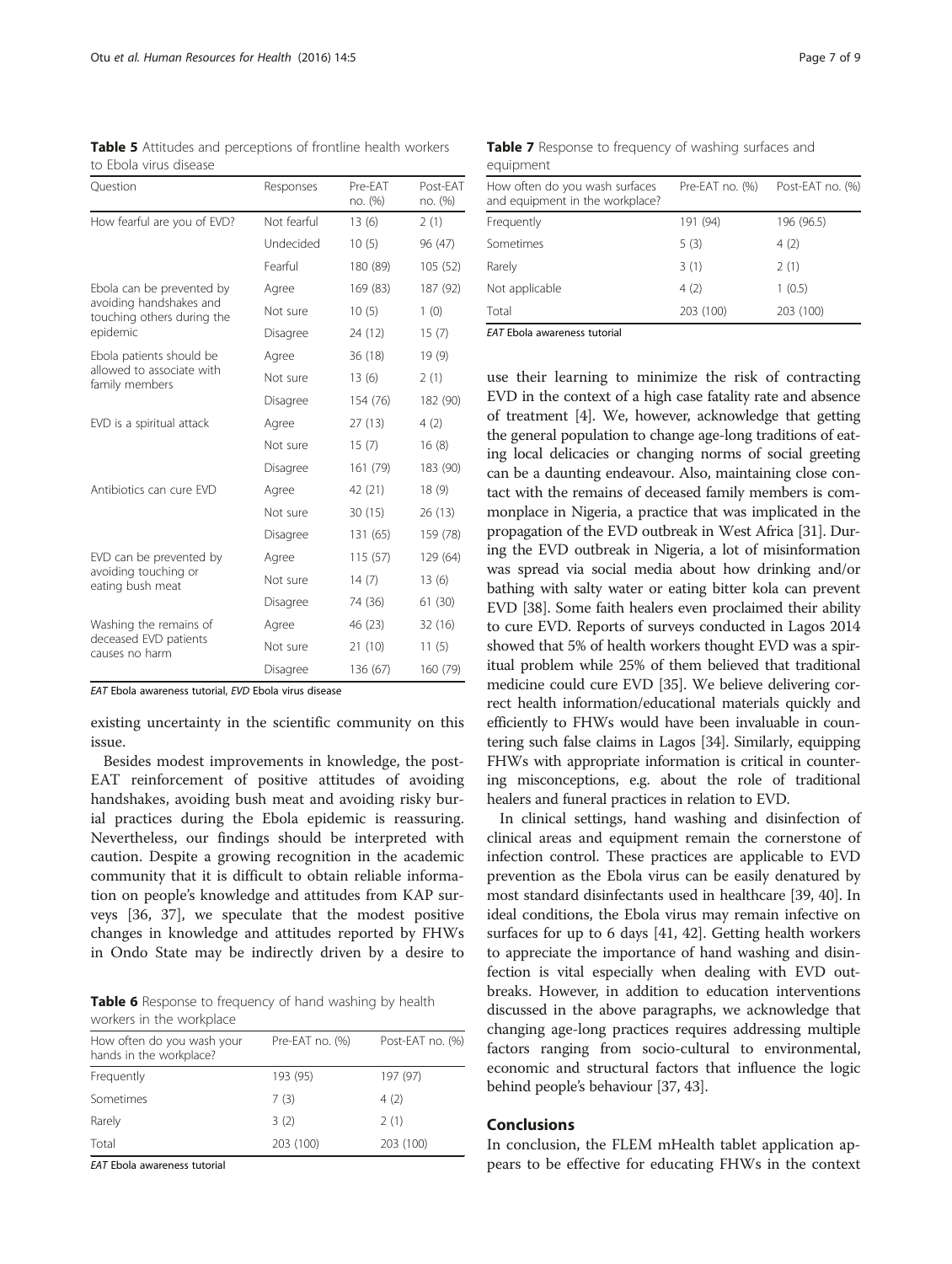<span id="page-7-0"></span>of an epidemic. The modest changes in knowledge and attitudes recorded from the evaluation of this education intervention suggest that mHealth tutorial applications have potential for information dissemination and training of FHWs during EVD outbreaks. The user-friendly nature of this application and regular access to a limitless amount of educational materials, streamed in real time to FHWs, is a strong selling point of this application. Using mHealth tutorial applications as a means of bolstering the capability of health systems to manage disease conditions and improving health in LMICs should be explored further, especially given the increased global utilization of mobile technology and corresponding reduction in cost of mobile phone subscription.

### Limitations of the study

The study has four limitations. First, it is limited by the small sample of 282 FHWs, which reflects the fact that the mHealth intervention was implemented only in health facilities where CliniPAK wireless electronic education and health record systems were already provided in Ondo State. Second, we acknowledge that some of the improvement in knowledge and attitudes observed in this study may arise from parallel exposure of FHWs to, e.g. governmentimplemented mass media campaign about EVD during our research. Nevertheless, the evidence that the FLEM intervention is effective in improving KAP of FHWs sets the stage for expanding coverage and further testing of the intervention to other health facilities in the state. Third, the study is limited by a 2-month industrial strike during the study period that prevented some participants from completing the post-KAA after taking the pre-KAA survey and viewing the EAT. Fourth, we acknowledge that the accuracy of our findings could have been increased by supporting the KAP survey, e.g. with in-depth interviews and focus group discussions, to provide context to and clarify reasons behind some participant responses.

## Ethics approval

Health Research and Ethics Committee Number: G.8061/99

#### Abbreviations

CHEW: community health extension worker; CHO: Community Health Officer; EVD: Ebola virus disease; FHWs: frontline health workers; FLEM: front line worker education and disease management; HRH: human resources for health; KAP: knowledge, attitude and practice; LGA: local government area; LMIC: low- and middle-income country; MCH: mother and child health; Post-EAT: post-Ebola awareness tutorial; Post-KAA: post-tutorial knowledge and attitude assessment; Pre-EAT: pre-Ebola awareness tutorial; Pre-KAA: pre-tutorial knowledge and attitude assessment; WHO: World Health Organization.

### Competing interests

The authors declare that they have no competing interests.

#### Authors' contributions

OO and EOD conceived the study. AO, BE, OO and EOD designed the study. OO and EOD collected the data. AO, BE and OO analysed the data. AO and BE wrote the first draft. All authors revised and agreed on the final draft and read and approved the final manuscript.

#### Acknowledgements

We acknowledge the following people/groups whose contributions facilitated the completion of this study albeit under difficult circumstances: Anadach and Instrat Global Health Solutions teams for their input to technical materials including Dr. Kemi Adekanmbi and Dr. Enoma Alade, and Mr. Abiola Oshunniyi, respectively. Drs. Olusegun Mimko, Dayo Adeyanju and O.O. Oshunmakinwa of Ondo State Government and Dr. Olawale Lawal Oyeneyin of Mother and Child Hospital Ondo were instrumental to the success of the fieldwork.

#### Author details

<sup>1</sup>Department of Internal Medicine, College of Medical Sciences, University of Calabar, P.M.B. 11115, Calabar, Cross River State, Nigeria. <sup>2</sup>Nuffield Centre for International Health and Development, Leeds Institute for Health Sciences, University of Leeds, Leeds, UK. <sup>3</sup>Instrat Global Health Solutions, New Jersey, USA. <sup>4</sup>Instrat Global Health Solutions, Abuja, Nigeria. <sup>5</sup>Anadach Group, Azusa CA, USA.

### Received: 14 June 2015 Accepted: 3 February 2016 Published online: 12 February 2016

#### References

- 1. del Rio C, Mehta AK, Lyon IIIGM, Guarner J. Ebola hemorrhagic fever in 2014: the tale of an evolving epidemic Ebola hemorrhagic fever in 2014. Ann Intern Med. 2014;161:746–8.
- 2. World-Health-Organisation. Ebola response roadmap situation report. Geneva: World Health Organization; 2014. [cited 2014 29th of November]; Available from:<http://www.who.int/csr/disease/ebola/situation-reports/en/>/.
- 3. Tambo E, Ugwu E, Ngogang J. Need of surveillance response systems to combat Ebola outbreaks and other emerging infectious diseases in African countries. Infect Dis Poverty. 2014;3:29.
- 4. Lamontagne F, Clément C, Fletcher T, Jacob ST, Fischer WA, Fowler RA. Doing Today's work superbly well — treating Ebola with current tools. N Engl J Med. 2014;371:1565–6.
- 5. Boozary AS, Farmer PE, Jha AK. The Ebola outbreak, fragile health systems, and quality as a cure. JAMA. 2014;312:1859–60.
- 6. The-Economist. Ebola in graphics: the toll of a tragedy. The Economist Group; 2015 [cited 2015 26 April]. [http://www.economist.com/blogs/](http://www.economist.com/blogs/graphicdetail/2015/04/ebola-graphics?page=3) [graphicdetail/2015/04/ebola-graphics?page=3.](http://www.economist.com/blogs/graphicdetail/2015/04/ebola-graphics?page=3)
- 7. Editorial. Ebola: protection of health workers on the front line. Lancet. 2014;384:470.
- 8. Intrahealth-International. mHero updates health workers on Ebola in real time. Intrahealth International; 2014 [cited 2014 8th December]; Available from: [http://](http://www.intrahealth.org/page/mhero-updateshealth-workers-on-ebola-in-real-time) [www.intrahealth.org/page/mhero-updateshealth-workers-on-ebola-in-real-time](http://www.intrahealth.org/page/mhero-updateshealth-workers-on-ebola-in-real-time).
- 9. Free C, Phillips G, Watson L, Galli L, Felix L, Edwards P, et al. The effectiveness of mobile-health technologies to improve health care service delivery processes: a systematic review and meta-analysis. PLoS Med. 2013;10:e1001363.
- 10. O'Donovan J, Bersin A. Controlling Ebola through mHealth strategies. Lancet Global Health. 2014;3(1):e22.
- 11. Free C, Phillips G, Felix L, Galli L, Patel V, Edwards P. The effectiveness of M-health technologies for improving health and health services: a systematic review protocol. BMC Res Notes. 2010;3:250.
- 12. Istepanian RSH, Jovanov E, Zhang YT. Guest editorial introduction to the special section on M-health: beyond seamless mobility and global wireless health-care connectivity. Inf Technol BiomedIEEE Trans on. 2004;8:405–14.
- 13. WHO. mHealth: new horizons for health through mobile technologies: second global survey on eHealth. Switzerland: World Health Organization; 2011.
- 14. Braun R, Catalani C, Wimbush J, Israelski D. Community health workers and mobile technology: a systematic review of the literature. PLoS ONE. 2013;8:e65772.
- 15. Labrique AB, Vasudevan L, Kochi E, Fabricant R, Mehl G. mHealth innovations as health system strengthening tools: 12 common applications and a visual framework. Glob Health Sci Pract. 2013;1:160–71.